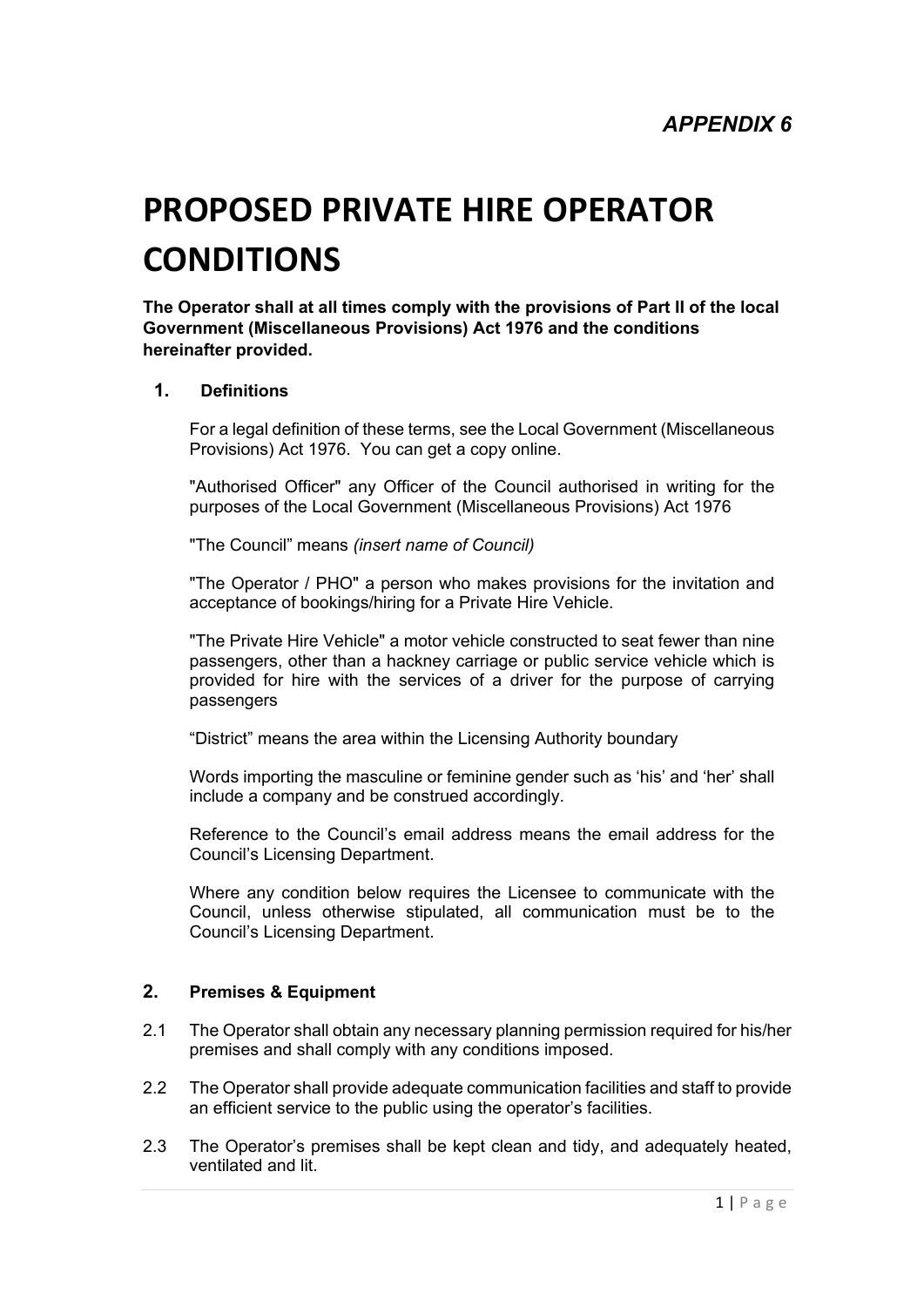- 2.4 The Operator shall ensure that any waiting area for the use of prospective hirers shall be provided with adequate and comfortable seating.
- 2.5 The Operator's radio/electrical equipment where installed shall be regularly maintained in good working condition and any defects shall be repaired promptly.
- 2.6 The Operator shall at no time cause or permit any audio equipment to be a source of nuisance, annoyance or interference to any other person. In addition, all reasonable precautions are to be taken to ensure that activities within the Operator's office and from licensed vehicles do not create a nuisance to others.
- 2.7 The Operator shall obtain and maintain in force at all times a public liability insurance policy in respect of his/her premises and produce the same to an Authorised Officer or Constable on request.
- 2.8 The Operator must display the following at all times, at any premises that the general public have access to and/or on online booking sites and applications:
	- a) A copy of the current Operator licence
	- b) A schedule of fares
	- c) A notice which provides information on how to complain to the Licensing Authority including email and phone number
	- d) A copy of the public liability insurance policy certificate

The above shall be displayed in a prominent position within the relevant premises where it can be easily read; or clearly marked on the relevant online site/app where it can be easily accessed.

- 2.9 If the Operator has a website and/or uses Application based technology to attract bookings, the notices listed at 2.8 above must also be available to view on the relevant web pages or application menu.
- 2.10 The Operator shall not allow their Licensed Operator Premises to be used to conduct business relating to licensees of other non-Greater Manchester local authoritues.

## **3. Booking Fares**

- 3.1 When accepting the hiring, the Operator shall, unless prevented by some sufficient cause, ensure that a licensed private hire vehicle attends at the appointed time and place.
- 3.2 When accepting the hiring, the Operator shall, if requested by the person making the booking, specify the fare or the rate of the fare for the journey to be undertaken and, in every case, the Operator shall immediately enter all the details of the hiring legibly as required, by Condition 3.3.
- 3.3 The records of hiring accepted by the Operator as required under Section 56 of the Local Government (Miscellaneous Provisions) Act 1976, shall contain the following detail: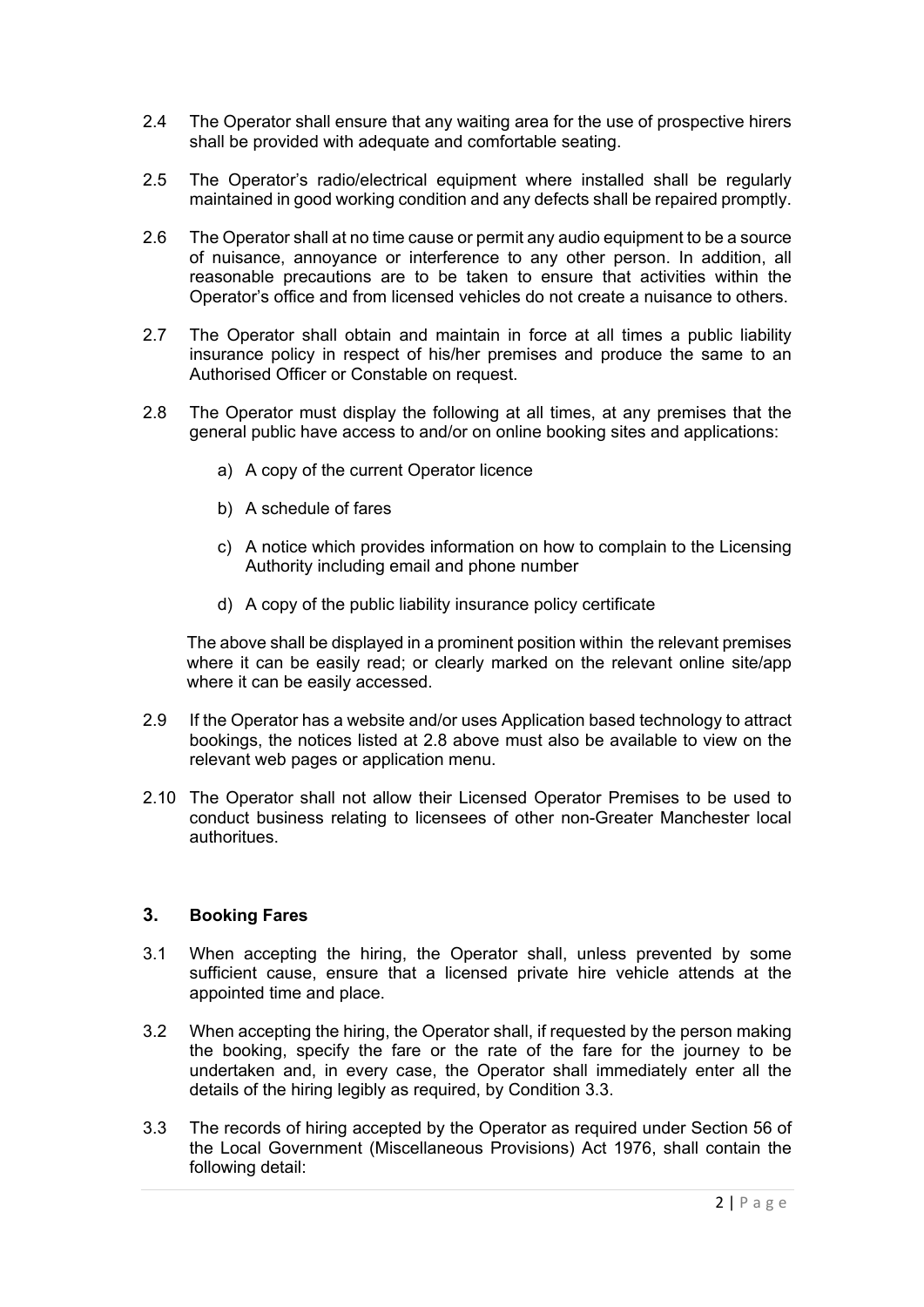- Time and date booking received (using 24-hour clock)
- Name and contact details (phone number or address) of person making the booking
- How the booking was made e.g. Telephone/Online etc
- Time and detailed pick up location
- Specific destination (the use of the term 'as directed' or similar term should only be used exceptionally).
- ID of dispatched driver (i.e. name and call sign)
- ID of dispatched vehicle (Licence/fleet number)
- ID of person taking booking (excludes electronic bookings)
- Any special requirements e.g. wheelchair accessible or disability assistance
- Details of any subcontracting to or from another PHO (Inc. any other Operator owned by the Operator subject to these conditions)
- Any fare quoted at time of booking, if requested by the person making the booking.
- 3.4 The Operator shall not allow drivers to pass a booking on to the Operator on the passenger's behalf and will take all reasonable steps to ensure their drivers are aware that such practice is illegal.
- 3.5 Where a booking is sub-contracted the customer must be so advised and informed as to the sub-contracted Operator who will be undertaking the booking.
- 3.6 If a non *(insert name of Council)* licensed driver and vehicle are being dispatched to fulfil the booking, the Operator must communicate the following message to the person making the booking (whether via telephone, automated booking or booking App) before the booking is made (allowing the requester the opportunity to confirm the booking or not):

*The driver and vehicle you are about to book are not licensed by (insert name of Council) to (insert name of Council) standards and (insert name of Council) Council are not empowered to take licensing action in the event of a complaint. Your driver and vehicles are licensed by {insert name of Council} and customers will have to deal with that authority in the event of a complaint.*

- 3.7 The despatch, by an Operator, of a passenger carrying vehicle (PCV) and the use of a public service vehicle (PSV), such as a minibus, is not permitted without the express consent of the hirer.
- 3.8 Where the hirer is being given the option of one of the above mentioned vehicles being despatched, they should be notified that the driver is subject to different checks than a private hire driver and are not required to have an enhanced DBS check.
- 3.9 The Operator must advise the authority of the booking system it uses, and advise in writing when the booking system is changed. The operator must demonstrate the operation of the system to an authorised officer upon request. Only the confirmed booking system (whether that be an electronic or manual system) can be used to record journeys taken for and carried out by vehicles licensed by *(insert name of Council)* (or a Public Services Vehicle, operating under a licence from the Vehicle and Operator Services Agency).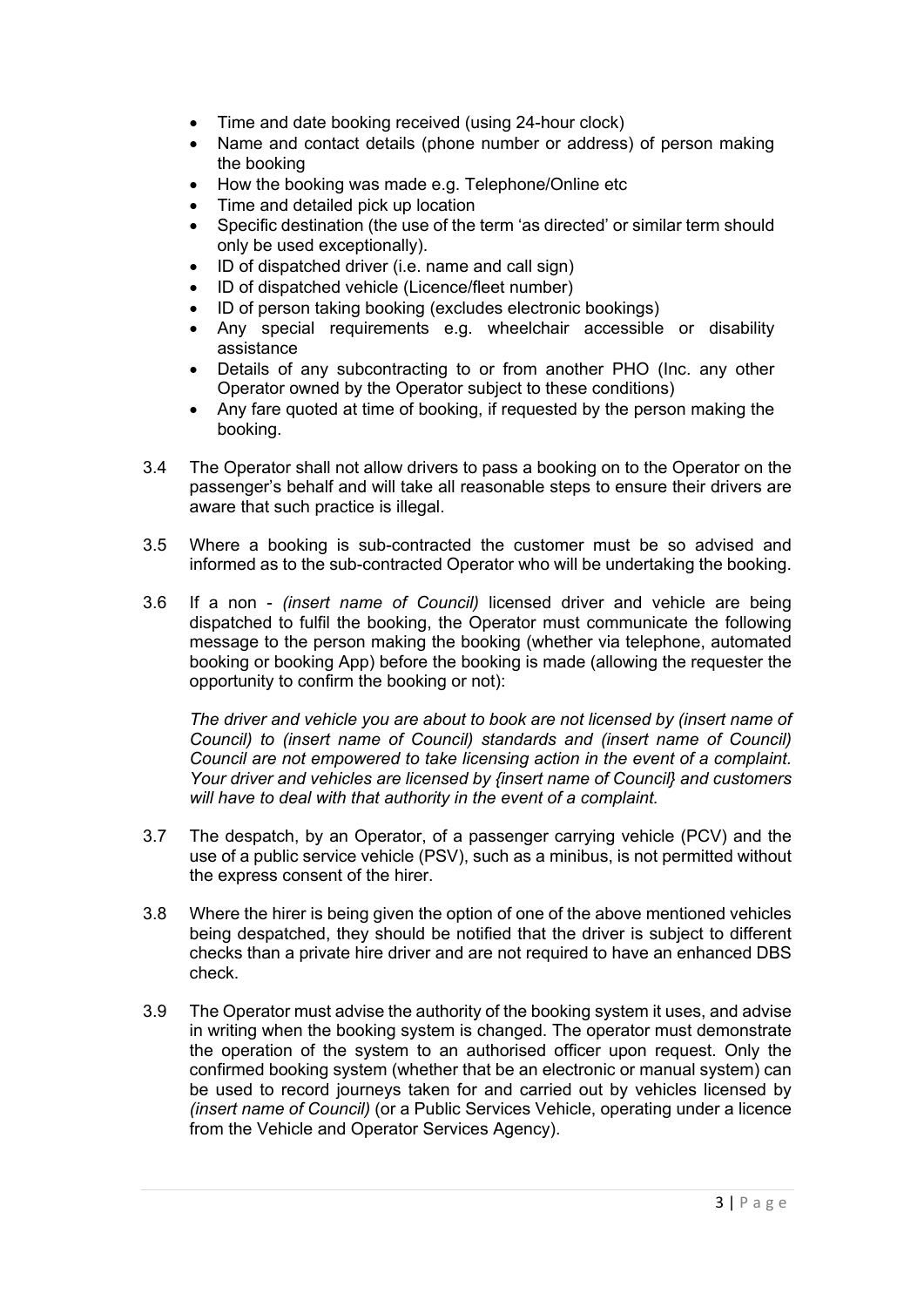# **4. Record Keeping & Responsibility**

- 4.1 The Operator must keep detailed, up to date, records of every driver and vehicle operated by him (whether licensed as private hire or hackney carriage) and no matter which Council licensed the driver/vehicle. The records must include:
	- a) Name and home address of the driver
	- b) The dates the driver commenced fulfilling bookings from the PHO and the date the driver ceased taking bookings from the PHO (where applicable).
	- c) A copy of the driver's current private hire or hackney carriage driver licence including the expiry date of that licence and that Licensing Authority that issued it.
	- d) Name and home address of the proprietor of every vehicle
	- e) A copy of the current vehicle licence including expiry date, the licensing authority that issued it.
	- f) The date the vehicle was first used by the PHO to fulfil bookings and the date the PHO ceased using the vehicle to fulfil bookings (where applicable)
	- g) The vehicle registration number
	- h) A list of unique radio/call sign allocated to the driver and vehicle
	- i) A copy of the valid insurance in place for the driver and vehicle
- 4.2 The Operator must ensure that booking records are:
	- a) Kept electronically
	- b) Are available for immediate inspection by an Authorised Officer or Police **Officer**
	- c) Able to be printed onto paper or downloaded in an electronic format
	- d) Continuous and chronological
	- e) Not capable or retrospective alteration or amendment
	- f) Kept as one set of records. Cash and credit account bookings can be separately identified but must not be in separate sets of records. The name of the person compiling the records must be detailed on the records.
	- g) Are clear, intelligible, kept in English and retained for a minimum of 12 months from the date of the last entry or for such other period as required by an Authorised Officer.
- 4.3 The Operator must retain records for a minimum period of 12 months and make available any GPS data and any voice recording system for inspection upon request by an Authorised Officer or Police Officer.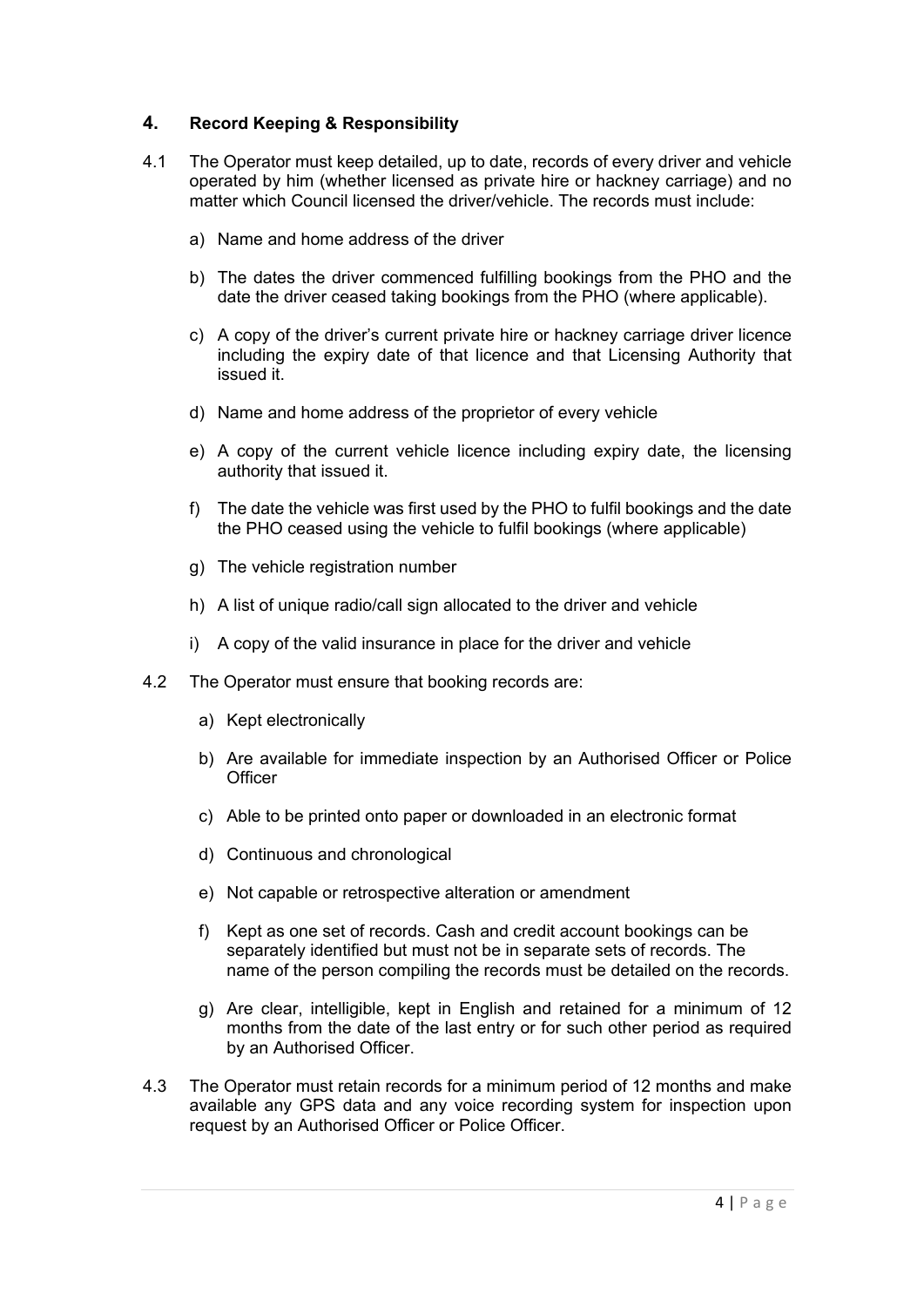- 4.4 The Operator must implement a robust system to ensure that drivers and/or vehicles do not operate when their licence or insurance has expired. This must be documented and approved by an Authorised Officer.
- 4.5 The Operator must conduct a check of the Council's public register (where it exists) when contracting a driver to carry out bookings.
- 4.6 The Operator must take all reasonable steps to ensure that its drivers and vehicles, when plotting or waiting without bookings around the district, do not do so:
	- a) in high footfall / high visible locations
	- b) outside busy venues/businesses or in close proximity to large events
	- c) at the front or back of designated hackney ranks
	- d) in groups or lines that present as a 'rank'
	- e) in contravention of road traffic orders

Operators will upon request by an Authorised Officer or Police Officer demonstrate how they monitor and control this behaviour.

- 4.7 The Operator must have an approved process in place to ensure that the individual carrying out a booking is the licensed driver they have contracted for this purpose.
- 4.8 The Operator will ensure registration with the Information Commissioner's Office for Data Controller, CCTV and other relevant purposes. Where the Operator is exempt from registration with the Information Commissioner's Office, they will notify the Council within 7 days of the commencement of these conditions.
- 4.9 Where the Operator agrees sub-contracting arrangements with other non-*(insert name of Council)* licensed Operators, it must have due regard for the comparative licensing policies and standards of the relevant licensing authority their partner Operator is subject to, and take steps not to undermine the Council's licensing standards which have been set in the interests of promoting high levels of public safety.

## **5. Complaints**

5.1 The Operator must notify the Council immediately by email (or in any case within 24 hours) of receiving or otherwise becoming aware of any complaint/allegation, police enquiries, or notification of convictions involving any driver that is registered to carry out bookings for the operator, which relates to matters of a sexual nature, violence/threats of violence or substance misuse.

The Operator must notify the Council within 72hrs of any complaint/allegation, police enquiries, or notification of convictions involving any driver that is registered to carry out bookings for the operator, which relates to matters involving dishonesty or equality.

The Operator is required to provide at the time of notification to the council the identity of the driver involved and the nature of the complaint/enquiry including the complainant's details. This notification to the Council must take place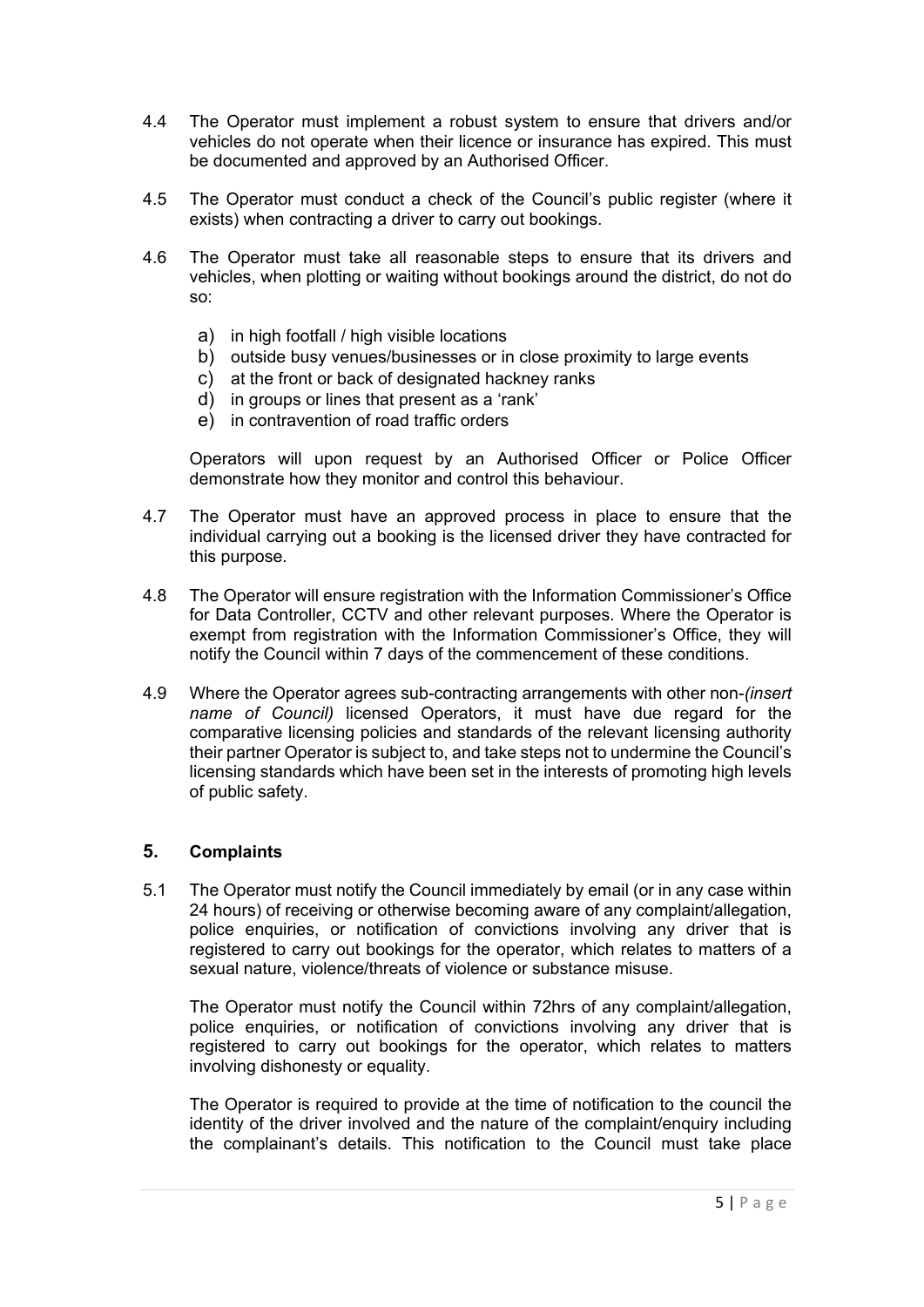regardless of whether the Operator ceases any contractual arrangement with the driver.

- 5.2 The Operator must record every complaint received against its service (against any driver operated by him, including those licensed by other authorities carrying out a sub-contracted booking on the Operator's behalf) and, if unable to resolve the complaint within 7 days (from the date of the complaint) the Operator must provide the complainant with the relevant Licensing Authority contact details within 10 days (from the date of complaint).
- 5.3 Where a complaint not covered by section 5.1 above is received against a driver and it remains unresolved after 7 days (from the date of complaint), the operator must notify the Council within 10 days (from the date of complaint). The Operator is required to provide at the time of notification, the identity of the driver involved, the nature of the complaint/enquiry including the complainant's details.
- 5.4 The Operator must keep all complaint records for at least 12 months (including against drivers carrying out sub-contracted bookings) and ensure these records are available for inspection at any time an authorised officer may request to review them.

## **6. Convictions and Staff Vetting**

- 6.1 The licensee shall notify the Council immediately in writing (or in any case within 24 hours) if they are subject to any of the following:
	- arrest or criminal investigation,
	- summons,
	- $\bullet$  charge,
	- conviction,
	- formal/simple caution,
	- fixed penalty,
	- criminal court order,
	- criminal behaviour order or anti-social behaviour injunction,
	- domestic violence related order.
	- warning or bind over
	- any matter of restorative justice

and shall provide such further information about the circumstances as the Council may require.

6.2 The Operator must keep up to date records of all individuals working in any capacity (paid or unpaid) and who have access to booking records for the business as follows: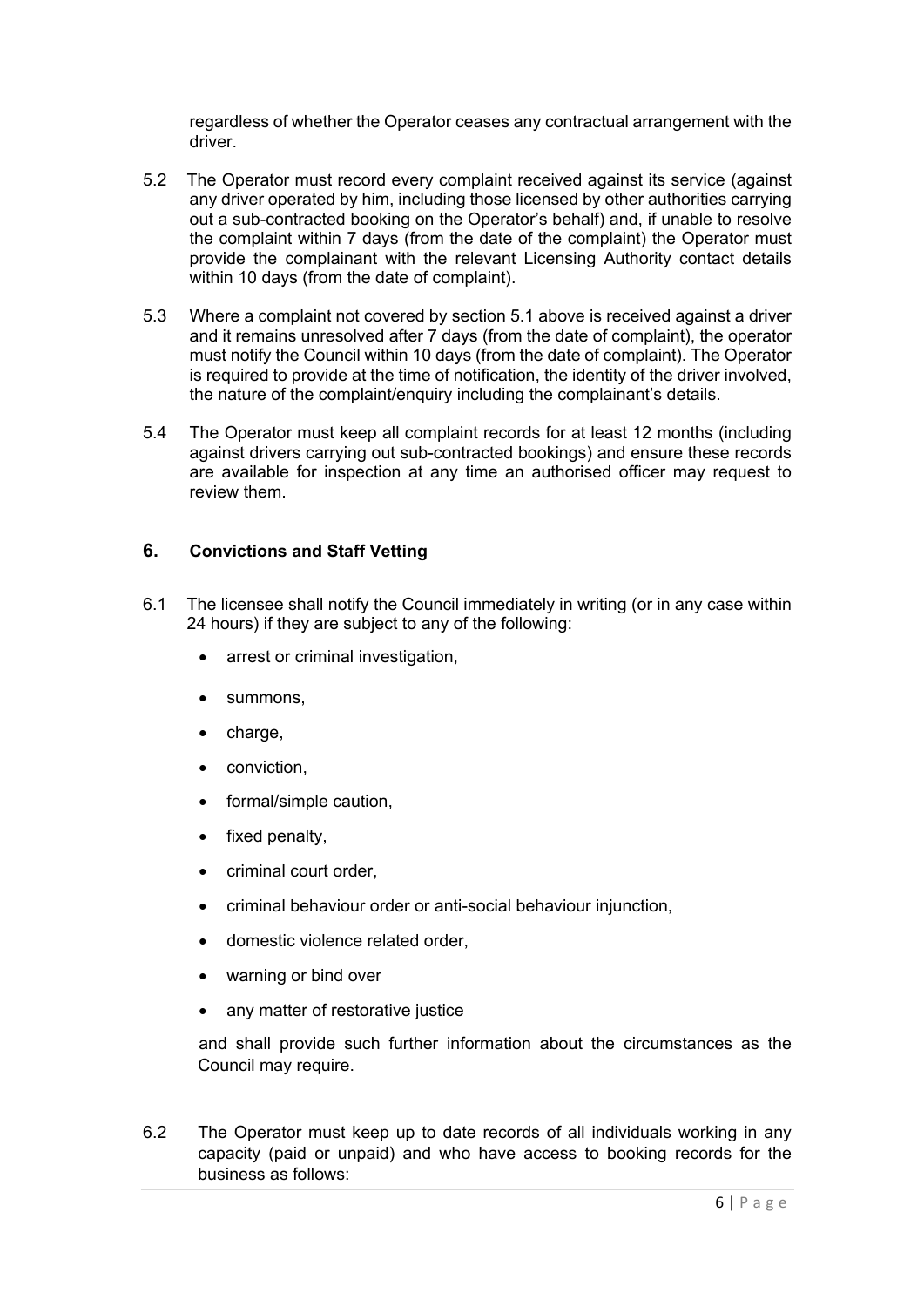- Full Name
- Address
- Date of Birth
- Contact details (phone and email)
- DBS issue date and certificate number
- Start and finish dates of employment
- Job Title
- 6.3 The Operator must ensure that all individuals (non-drivers) working in any capacity and have access to booking records (paid or unpaid) have obtained a basic DBS Certificate from the Disclosure and Baring Service before commencing employment. The DBS certificate must be dated within one month before the commencement of employment.
- 6.4 The Operator must ensure that DBS checks are carried out for all existing relevant staff (as per condition 6.3) within one month of the commencement of these conditions.
- 6.5 The employee should be registered with the DBS Update Service to enable the Operator to conduct regular checks (six monthly as a minimum) of the individual's DBS status.
- 6.6 The Operator must have a policy compatible with the Council's suitability policy or adopt the Councils suitability policy and implement this policy in relation to the recruitment of all staff (paid or unpaid) and the recruitment of ex-offenders. This must be produced upon request.
- 6.7 The Operator must be able to evidence that they have had sight of a basic DBS by maintaining a register. The register should be a 'living document' that maintains records of all those in those employed for at least 12 months, being the duration of how long booking records are to be kept and allows cross referencing between the two records. A record that the operator has had sight of a basic DBS check certificate (although the certificate itself should not be retained) should be retained for the duration that the individual remains on the register. Should an employee cease to be on the register and later re-entered, a new basic DBS certificate should be requested and sight of this recorded.
- 6.8 Operators may outsource booking and dispatch functions, but they cannot pass on the obligation to protect children and vulnerable adults. Operators should be required to evidence that comparable protections are applied by the company to which they outsource these functions.

# **7. Advertisements**

7.1 The Operator shall not cause or permit to be displayed in, on or from his/her premises or to be published in relation to the Operator's business any sign, notice or advertisement which consists of or includes the words "Taxi" whether in the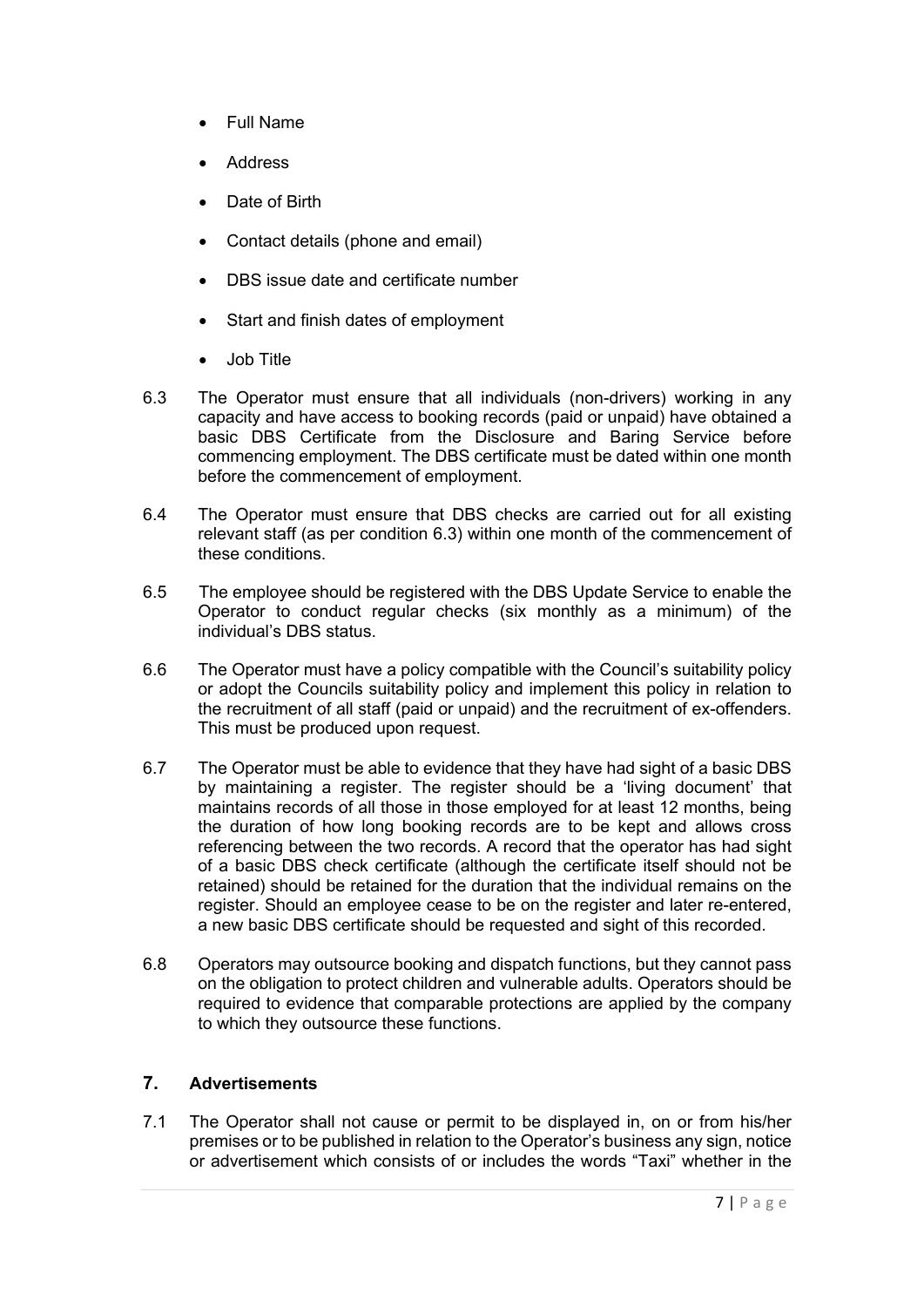singular or plural or the words "For Hire" or any other word or words of similar meaning or appearance whether alone or as part of another word or phrase or any other word or words likely to cause a person to believe that any vehicle operated by him/her is a hackney carriage.

- 7.2 All advertisements by the Operator should first be approved by the Council to ensure they comply with conditions and do not breach the Codes of Practice of the Advertising Standards Authority or those of the Portman Group relating to alcohol advertising.
- 7.3 The Operator must not dispatch any vehicle that has been licensed by another Authority, which uses, displays or exhibits any literature, documentation, advertising or which displays any signage associated to the Private Hire Operator or the Council which suggests, indicates, misleads or might lead to a misunderstanding that the vehicle is licensed by this Council.

## **8. Notifications and Licence Administration**

- 8.1 For the duration of the licence, the licensee shall pay the reasonable administration charge or fee attached to any requirement to attend training, or produce a relevant certificate, assessment, validation check or other administration or notification process.
- 8.2 The Licensee shall notify the Council in writing within 14 days of any transfer of ownership of the vehicle. The notice will include the name, address and contact details of the new owner.
- 8.3 The Licensee shall give notice in writing to the Council of any change of his address or contact details (including email address) during the period of the licence within 7 days of such change taking place.

# **9. Duty to Co-operate**

- 9.1 The Operator and his/her staff shall co-operate fully with any Local Authority Authorised Officer or Police Officer in respect of any enquiries or investigations carried out relating to drivers or vehicles currently connected to the business or formerly connected to the business.
- 9.2 The operator will provide the Council with details of appropriate members of staff (whether at the base or via telephone) to be contactable during the times of operation (day or night) in relation to compliance/enforcement related matters. Where the aforementioned contact details change, the Operator shall inform the Council of the new contact details within 24 hours.
- 9.3 The Operator shall grant access to the licensed premises to any Local Authority Authorised Officer or Police Officer upon request.

## **10. Lost Property**

10.1 The Operator must keep a record of lost property that is handed to him by drivers or passengers. The record must include the date the item is handed to